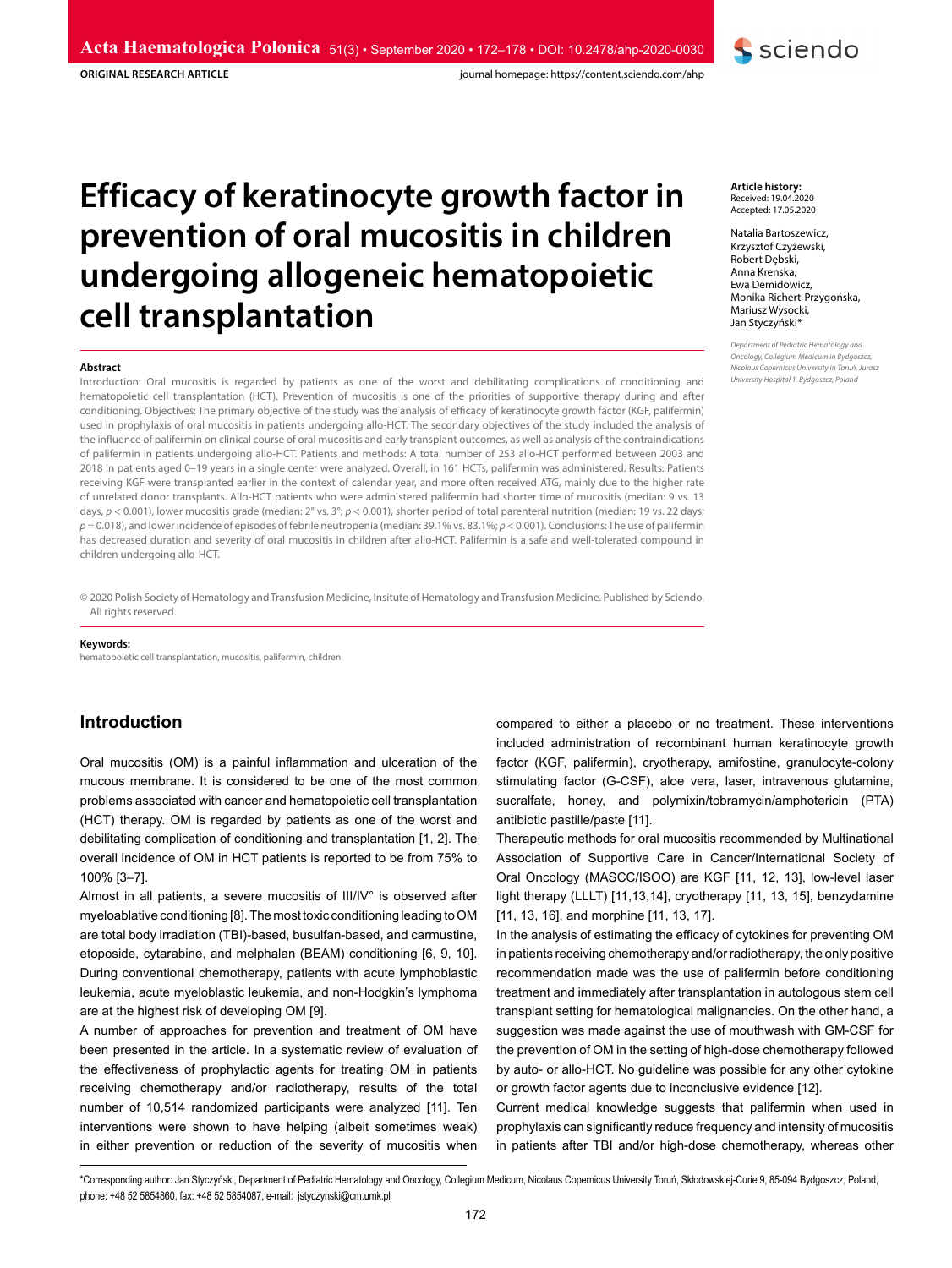methods of prevention and treatment of mucositis have limited value in this painful complication.

Prevention of mucositis is one of the priorities of supportive therapy during and after conditioning. We introduced the prophylactic use of palifermin in patients undergoing HCT in our department in 2006. The primary objective of the study was the analysis of the efficacy of palifermin used in prophylaxis of OM in patients undergoing allo-HCT. The secondary objectives of the study included the analysis of the influence of palifermin on clinical course of OM and early transplant outcomes, as well as the analysis of the contraindications of palifermin in patients undergoing allo-HCT.

# **Patients and methods**

## *Study design*

Analysis of efficacy and safe use of palifermin on clinical course of early post-transplant period as well as palifermin's impact on shortterm transplant outcomes compared to the group of HCT patients who were not treated with palifermin was performed.

## *Patients*

A total number of 253 allo-HCT transplantations performed between 2003 and 2018 in patients aged 0–19 years in a single center were analyzed. Overall, palifermin was administered in 161 allo-HCTs.

## *Data collection*

Collection of data was based on patients' history including assessment of oral mucositis and the ability of the patients to swallow solid food and fluids, which is required for total parenteral nutrition (TPN). Oral mucositis was assessed everyday as a routine part of physical examination. Opioid use, length of TPN use, incidence of gastrointestinal complications, severe infection, fever, engraftment, and the length of hospitalization were assessed in all patients.

After completing data collection the following information were analyzed: age, primary diagnosis, stage of disease, source and dose of hematopoietic cells, CMV and EBV serologic profile of donor and recipient, type of donor, conditioning regimen, time to neutrophil and platelet engraftment, presence of acute and chronic graft-versushost disease (a/cGVHD), infections, TPN, and severe oral mucositis grade 3/4°. Also, patients in the study group were evaluated for the presence of adverse effects related to palifermin administration.

## *Grading of mucositis*

Oral mucositis was assessed in 5 grades as suggested by World Health Organization (Tab. I). Grade I oral mucositis was described as patients having soreness with or without the presence of erythema.

## *Table I. WHO grading of oral mucositis*

Grade II oral mucositis was defined as patients experiencing pain with the presence of erythema and ulcerations. The patient maintains the ability to swallow solid foods. Grade III oral mucositis was defined as patients experiencing severe pain and ulcers with extensive erythema. The patient is unable to swallow solids. Grade IV oral mucositis was defined as patients experiencing intolerable pain, often unable to speak, and oral alimentation is not possible. Grade III and IV oral mucositis were classified as severe. Maximum grades of oral mucositis were included in the analysis [18].

## *Keratinocyte growth factor administration*

KGF (palifermin) was administered intravenously at the dose of 60 mg/kg/day (Kepivance, Biovitrum, Stockholm, Sweden) once daily for 3 consecutive days before the conditioning treatment and for 3 consecutive days after the transplantation starting from day 1 (a total of six doses). An interval of 24 hours was kept between the third dose and the beginning of conditioning, as well as between the end of graft infusion and the fourth dose of palifermin.

## *Definitions*

Neutrophil engraftment was defined as the first of three consecutive days of absolute neutrophil counts exceeding 0.5 G/L. Platelet engraftment was defined as the first of three consecutive days with platelets more than 20 G/L with no platelet transfusions done during the preceding 7 days. Infections were classified as microbiologically documented infection (MDI) when pathogenic microorganism was identified; clinically documented infection (CDI) with the presence of signs and symptoms of inflammation at anatomic sites and pathogen was not identified; and fever of unknown origin (FUO) in case of fever without a localized source of infection or identified pathogen.

## *Supportive care*

Uniform, standard anti-infective prophylaxis has been applied for patients undergoing HCT, including policies of preemptive viral approach. Empirical, preemptive, or targeted anti-infectious therapy was performed with various antifungal agents according to commonly accepted strategies [19–28]. Ciprofloxacin or cefuroxime axetil and fluconazole were applied during neutropenia unless other antibiotics or antifungals were used in therapy. Amoxicillin or cefuroxime axetil, acyclovir, and trimethoprim/sulfamethoxazole were used for antiinfectious prophylaxis after engraftment. Antifungal prophylaxis was used routinely in allo-HCT patients during neutropenic phase or immunosuppressive therapy and fluconazole was included or, rarely, other azoles up to 2014; and then posaconazole or voriconazole was used in allo-HCT patients who are in GVHD phase or for secondary prophylaxis. A commercial immunoglobulin preparations were given in case of decreased immunoglobulin concentration during the first

| Grade       |                       |                                                      |                                                          |                                                              |  |
|-------------|-----------------------|------------------------------------------------------|----------------------------------------------------------|--------------------------------------------------------------|--|
|             |                       |                                                      |                                                          |                                                              |  |
| No symptoms | Soreness and erythema | Erythema, ulcers; patients can<br>swallow solid diet | Ulcers, extensive erythema;<br>cannot swallow solid diet | Mucositis to the extent that<br>alimentation is not possible |  |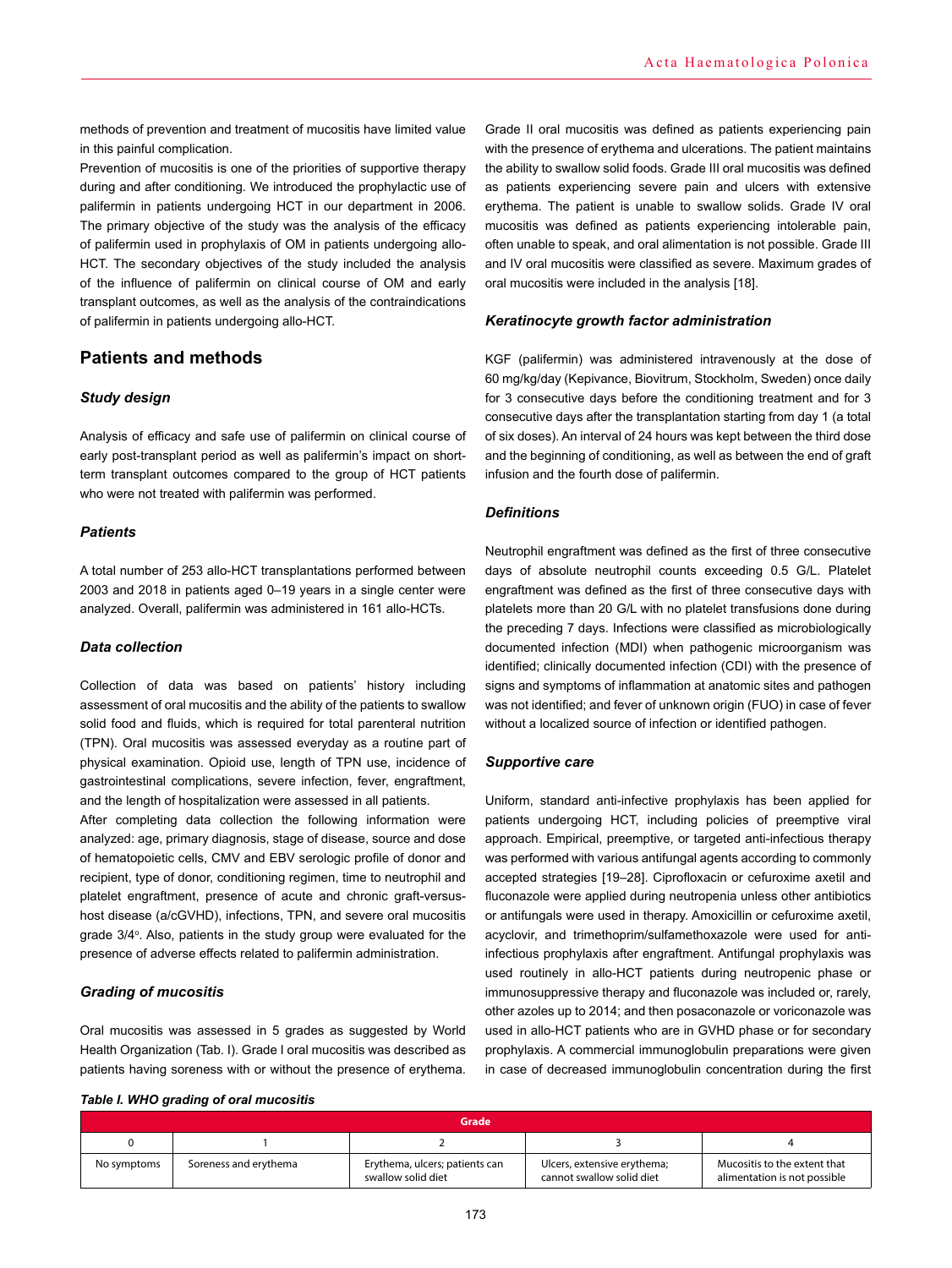month and then monthly until B-cell function recovery. Additionally, environmental prophylaxis was applied [29].

## *Bioethical issues*

All patients provided standard informed consent for allo-HCT, data analysis, and publication. The study was approved by Local Bioethical Committee 591/2018.

## *Statistical analysis*

The Mann–Whitney U-test was used for non-categorical comparisons and Chi-square or Fisher exact test for categorical comparisons. A *p*-value below 0.05 was considered statistically significant.

## **Results**

## *Demographics*

Total number of 253 allo-HCT (161 males, 92 females) patients were included in the analysis. In 161 transplants palifemin was used. The characteristics of the patients involved in the study are presented in table II.

## *Effect of palifermin on clinical course of transplantation and its complications*

Patients receiving palifermin were transplanted earlier in the context of calendar year, and more often received ATG, mainly due to the higher rate of unrelated donor transplants (Tab. III). Allo-HCT patients who were administered with palifermin had shorter time of mucositis (median: 9 vs. 13 days;  $p \le 0.001$ ), lower mucositis grade (median:  $2^\circ$  vs.  $3^\circ$ ; *p* < 0.001), shorter period of TPN (median: 19 vs. 22 days; *p* = 0.018), and lower number of episodes of febrile neutropenia (median: 39.1% vs. 83.1%; *p* < 0.001). No impact of use of palifermin in acute or chronic GVHD incidence was observed.

#### *Adverse events of palifermin*

In general, palifermin was well-tolerated. After its administration only 12 (7.4%) patients reported mild adverse events, including erythema or rash, pruritus, skin tenderness, or swelling of lips or tongue (Tab. IV).

## **Discussion**

KGF is the first human epithelial growth factor showing protective activity to the damage caused by chemo- or radiotherapy. It inhibits apoptosis and pro-inflammatory cytokines, making cytoprotective effect on epithelial cells expressing receptor for KGF [1, 12]. Classical indication for the use of KGF included hematological disorders qualified to myeloablative conditioning consisting of chemotherapy and TBI, before auto-HCT in adult patients [1]. In the study of Spielberger et al., patients receiving KGF compared to placebo group had shorter median duration of OM

## *Table II. Characteristics of the patients*

| <b>Characteristics</b>                                                                                              | n (%)                                                                                                                        |  |  |
|---------------------------------------------------------------------------------------------------------------------|------------------------------------------------------------------------------------------------------------------------------|--|--|
| Female/Male                                                                                                         | 92 (36.4%)/161 (63.6%)                                                                                                       |  |  |
| Use of KGF                                                                                                          | 161 (63.6%)                                                                                                                  |  |  |
| Primary diagnosis<br>ALL<br>AML<br>SAA<br>ABL<br>PID<br>MDS<br>HD<br><b>CML</b><br><b>JMML</b><br>Other             | 107 (42.3%)<br>60 (23.7%)<br>35 (13.8%)<br>$8(3.2\%)$<br>16 (6.3%)<br>6(2.3%)<br>6(2.3%)<br>5(1.9%)<br>$3(1.1\%)$<br>7(2.8%) |  |  |
| Type of HCT<br><b>MUD</b><br>MFD<br><b>MMUD</b><br><b>HAPLO</b>                                                     | 162 (64%)<br>78 (30.9%)<br>7(2.8%)<br>6(2.3%)                                                                                |  |  |
| Stadium of the disease<br>CR1<br>CR > 1                                                                             | 154 (60.9%)<br>99 (39.1%)                                                                                                    |  |  |
| Conditioning<br>RIC/RTC<br><b>MAC</b><br>TBI<br><b>Busulfan use</b><br>Treosulfan use<br>Fludarabine use<br>ATG use | 78 (30.8%)<br>175 (69.2%)<br>51 (20.1%)<br>119 (47.0%)<br>21 (8.3%)<br>75 (29.6%)<br>136 (53.8%)                             |  |  |
| Death<br>Progression<br>Complications                                                                               | 86 (34%)<br>37 (43%)<br>49 (57%)                                                                                             |  |  |
| Mucositis clinical WHO scale<br>0<br>1<br>$\overline{2}$<br>3<br>4                                                  | 39 (15.4%)<br>30 (11.9%)<br>66 (26.0%)<br>54 (21.3%)<br>64 (25.4%)                                                           |  |  |
| Analgesics used<br>Opioids<br>Tramadol<br>Other<br>Not used                                                         | 187 (73.9%)<br>76 (30.0%)<br>35 (13.9%)<br>76 (30.0%)<br>66 (26.1%)                                                          |  |  |
| Other complications<br>Neutropenic fever<br>Pneumonia<br>Blood-stream infection<br>No severe infection              | 139 (54.9%)<br>46 (18.1%)<br>117 (46%)<br>36 (14.2%)                                                                         |  |  |

*n – number of patients; ALL – acute lymphoblastic leukemia; AML – acute myeloblastic leukemia; SAA – severe aplastic anemia; PID – primary immunodeficiencies; MDS – myelodysplastic syndromes; HD – Hodgkin lymphoma; CML – chronic myeloid leukemia; JMML – juvenile myelomonocytic leukemia; MUD – matched unrelated donor; MFD – matched family donor; MMUD – mismatched unrelated donor; CR – complete remission; RIC – reduced intensity conditioning; RTC – reduced toxicity conditioning; MAC – myeloablative conditioning; TBI – total body irradiation; WHO – World Health Organization*

(6 vs. 9 days), median duration of severe OM III/IV° (3 vs. 9 days; *p* < 0.001), patient-reported soreness of the mouth and throat (areaunder-the-curve score: 29.0 vs. 46.8;  $p < 0.001$ ), the median use of opioids (212 vs. 535 mg of morphine equivalents; *p* < 0.001), and the rate of use of total parenteral nutrition (31% vs. 55%; *p* < 0.001) [1]. In other studies, the positive effect of palifermin was shown in adults both after auto-HCT and allo-HCT [7, 30, 31].

The experience in pediatric setting is much lower: results of two studies carried out after auto-HCT showed lower incidence of grade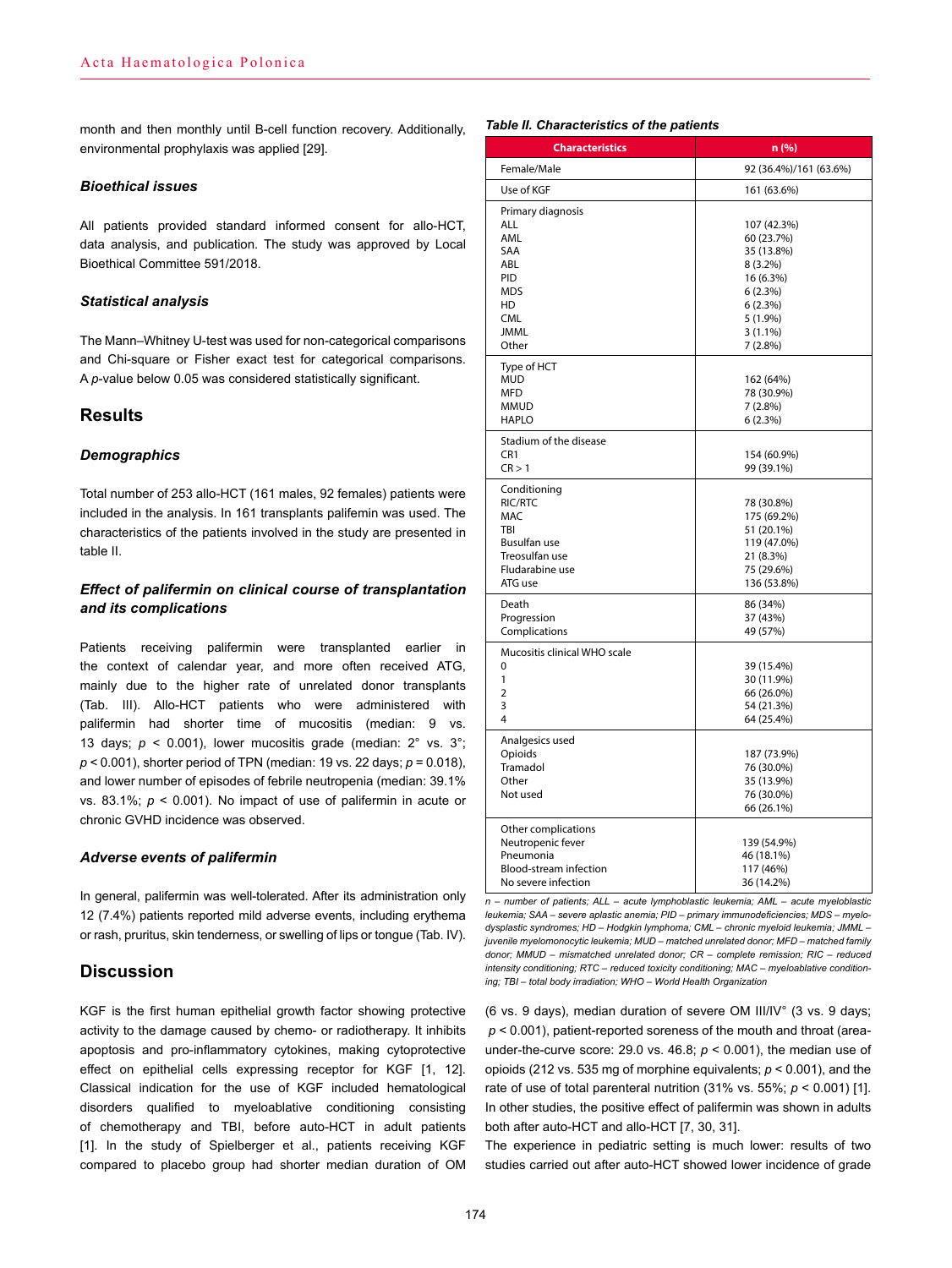| <b>Characteristics</b>                                           |     | <b>KGF</b>         |             | <b>No KGF</b>       |         |
|------------------------------------------------------------------|-----|--------------------|-------------|---------------------|---------|
|                                                                  |     | <b>Value</b>       | $\mathbf n$ | <b>Value</b>        | p       |
| Sex: male vs. female                                             | 161 | 102:59 (63.4%)     | 92          | 59:33 (64.1%)       | 0.901   |
| Age, years (median, range)                                       | 161 | $10.7(0.4 - 22.3)$ | 92          | $9.9(0.6 - 20.9)$   | 0.147   |
| Time of hospitalization after HCT, days (median, range)          | 161 | $30(8-91)$         | 92          | $30(4 - 79)$        | 0.501   |
| Year of HCT (median, range)                                      | 161 | 2012 (2006-2016)   | 92          | 2017 (2003-2018)    | 0.001   |
| Matched family donor (MFD)                                       | 161 | 44 (27.3%)         | 92          | 35 (38%)            | 0.077   |
| Matched donor (MFD + MUD)                                        | 161 | 151 (93.8%)        | 92          | 90 (97.8%)          | 0.147   |
| Matched unrelated donor (MUD)                                    | 161 | 107 (66.5%)        | 92          | 45 (48.9%)          | 0.009   |
| Weight, kg (median, range)                                       | 161 | $34(5.0-93)$       | 89          | $34(6.6 - 85)$      | 0.315   |
| Height, cm (median, range)                                       | 161 | 138 (58-188)       | 85          | 138 (66-184)        | 0.404   |
| Karnofsky/Lansky score (median, range)                           | 161 | 100 (50-100)       | 92          | 100 (30-100)        | 0.063   |
| Stadium of disease ( $CR > 1$ )                                  | 161 | 66 (41.0%)         | 92          | 33 (35.9%)          | 0.423   |
| Hematopoietic cell source PB: BM                                 | 161 | 101 (62.7%)        | 92          | 59 (64.1%)          | 0.744   |
| Conditioning RIC/RTC                                             | 161 | 50 (31.0%)         | 92          | 29 (31.5%)          | 0.939   |
| <b>Conditioning MAC</b>                                          | 161 | 111 (68.9%)        | 92          | 63 (68.5%)          | 0.939   |
| TBI                                                              | 161 | 33 (20.5%)         | 92          | 18 (20.0%)          | 0.925   |
| ATG use                                                          | 161 | 115 (71.4%)        | 92          | 21 (23.3%)          | < 0.001 |
| Busulfan use                                                     | 161 | 80 (49.7%)         | 92          | 39 (43.3%)          | 0.334   |
| Treosulfan use                                                   | 161 | 12 (7.5%)          | 92          | $9(9.8\%)$          | 0.486   |
| Fludarabine use                                                  | 161 | 52 (32.3%)         | 92          | 23 (25.0%)          | 0.264   |
| CMV IgG recipient                                                | 161 | 126 (78.3%)        | 92          | 72 (78.3%)          | 0.925   |
| EBV IgG recipient                                                | 161 | 145 (90.1%)        | 92          | 83 (90.2%)          | 0.927   |
| CMV IgG donor                                                    | 161 | 81 (50.9%)         | 92          | 48 (52.2%)          | 0.775   |
| EBV IgG donor                                                    | 161 | 114 (70.8%)        | 92          | 62 (67.4%)          | 0.569   |
| Dose MNC (10 <sup>8</sup> /kg) (median, range)                   | 161 | $8.65(0.41 - 53)$  | 92          | 10.27 (0.34-35.3)   | 0.289   |
| Dose CD34 (10 <sup>6</sup> /kg) (median, range)                  | 160 | $6.41(0.8-28.3)$   | 92          | $6.66(0.49 - 25.2)$ | 0.334   |
| Day of neutrophil engraftment<br>$ANC > 0.5 G/L$ (median, range) | 155 | $18(11-34)$        | 73          | $17(10-27)$         | 0.229   |
| Day of platelet engraftment<br>PLT > 20 G/L (median, range)      | 140 | $16(0-65)$         | 65          | $14(8-55)$          | 0.136   |
| Day of reticulocytes > 5‰ (median, range)                        | 149 | $15(9-43)$         | 71          | $15(12-40)$         | 0.788   |
| Severe GVHD (aGVHD 3/4° or extensive cGVHD)                      | 160 | 25 (15.6%)         | 90          | 15 (16.7%)          | 0.830   |
| Day of beginning of severe GVHD (median, range)                  | 25  | $102(15-160)$      | 15          | 40 (20-120)         | 0.128   |
| aGVHD grade 1-4                                                  | 161 | 25 (15.5%)         | 92          | 15 (16.3%)          | 0.801   |
| Grade aGVHD (median, range)                                      | 161 | $0(0-4)$           | 92          | $0(0-4)$            | 0.073   |
| cGVHD (total)                                                    | 141 | 25(%)              | 75          | 9(% )               | 0.205   |
| cGVHD (limited)                                                  | 141 | 3(%)               | 75          | 3(%)                | 0.377   |
| cGVHD (extensive)                                                | 141 | 22 (%)             | 75          | 6(%)                | 0.480   |
| TPN use                                                          | 161 | 152 (94.7%)        | 92          | 83 (90.2%)          | 0.212   |
| TPN (number of days) (median, range)                             | 161 | $19(0-67)$         | 92          | $22(0-56)$          | 0.018   |
| Mucositis WHO grade (median, range)                              | 161 | $2(0-4)$           | 92          | $3(0-4)$            | < 0.001 |
| Mucositis (days) (median, range)                                 | 161 | $9(0-44)$          | 89          | $13(0-47)$          | < 0.001 |
| Neutropenic fever                                                | 161 | 63 (39.1%)         | 92          | 76 (83.1%)          | < 0.001 |
| Severe infection                                                 | 161 | 79 (49.1%)         | 92          | 39 (42.7%)          | 0.335   |
| Gastrointestinal hemorrhage                                      | 161 | 15 (8.7%)          | 92          | $5(5.6\%)$          | 0.380   |

# *Table III. Characteristics of groups of patients and impact of KGF on clinical course of allo-HCT*

*n – number of patients; p – statistical value; TBI – total body irradiation; ATG – anti-thymocyte globulin; TPN – total parenteral nutrition; aGVHD – acute graft-versus-host disease; cGVHD – chronic graft-versus-host disease; KGF – palifermin*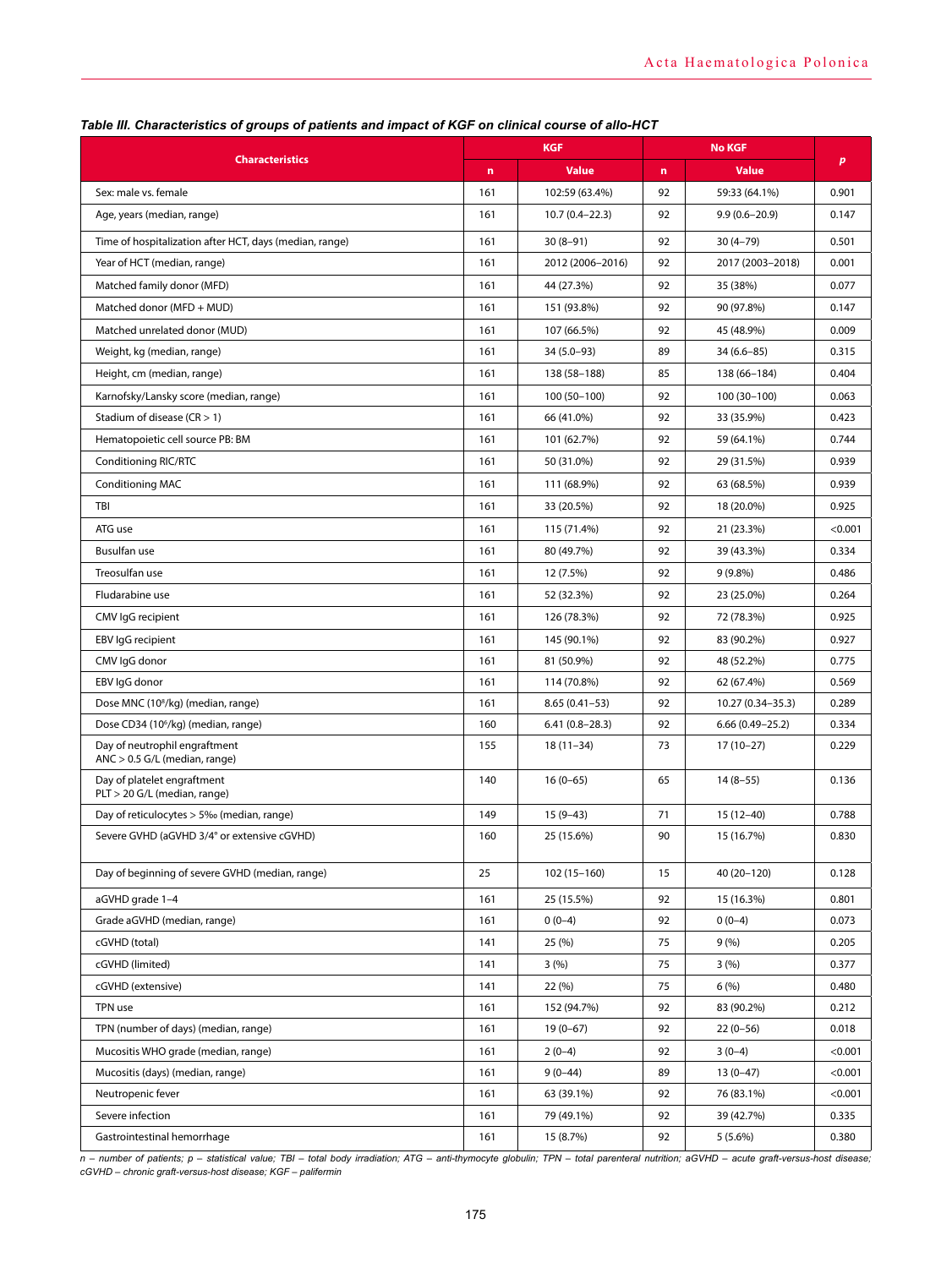| <b>Adverse events</b>          | $n$ (total $n = 161$ ) |  |  |
|--------------------------------|------------------------|--|--|
| Erythema                       | $5/161(3.1\%)$         |  |  |
| Rash                           | 3/161 (1.9%)           |  |  |
| Pruritus                       | 3/161 (1.9%)           |  |  |
| <b>Tenderness</b>              | 2/161(1.2%)            |  |  |
| Swelling of lips and/or tonque | 4/161 (2.5%)           |  |  |
| Total                          | 12/161 (7.4%)*         |  |  |

## *Table IV. Adverse events after use of palifermin*

*n – number of patients; \* – some patients had >1 adverse event*

III/IV° oral mucositis in patients receiving palifermin, although the other outcomes were inconclusive [32, 33]. Recently, two metaanalyses on the use of palifermin were published [3, 5]. In the analysis of Mozaffari et al. [3], including both children and adults, either after auto- or after allo-HCT, impact of palifermin was shown neither on duration and severity of OM nor on occurrence of aGVHD. On the contrary, in the study of children on conventional chemotherapy, palifermin significantly reduced incidence, duration, and severity of mucositis [5]. Findings that palifermin could be a valid therapeutic tool to improve the quality of life of children suffering from leukemia or lymphoma or undergoing HCT were confirmed by other studies [15, 34, 35, 36], although the lack of effect was also documented [7, 30, 37].

The main message from our large cohort study is that pediatric allo-HCT patients receiving palifermin had shorter time of mucositis (median: 9 vs. 13 days, *p* < 0.001), lower mucositis grade (median: 2° vs. 3°, *p* < 0.001), shorter period of TPN (median: 19 vs. 22 days,  $p = 0.018$ ), and lesser number of episodes of febrile neutropenia (median: 39.1% vs. 83.1%, *p* < 0.001). With this study, we are confident that palifermin is beneficial for the prevention of OM in children who are receiving allo-HCT after conditioning therapy.

Our findings also bring economical value. The use of palifermin leads to decrease in TPN use and the number of episodes of febrile neutropenia, thus decreasing costs of antibiotic therapy. Although palifermin is a costly compound, it can give positive cost–benefit balance, which was also shown in other studies that indicate lower health-care resource utilization [31, 32, 37, 38]. The use of palifermin can indirectly decrease other transplant complications [31]. Nevertheless, the high cost contributed to the fact that this drug did not become a part of the standard supportive care in pediatric HCT, despite its contribution to the significantly decreased duration and severity of oral mucositis in children.

Over last twenty years, a large number of analyses on prevention and treatment of oral mucositis in patients receiving chemo- and/or radiotherapy were published in Cochrane Database of Systematic Reviews [11, 13]. Although the interpretation of all results is a

complicated task, it has been found that palifermin is the most efficacious compound. Still, at present there is no particular intervention that may be regarded as the gold standard for the prevention and treatment of OM.

The use of palifermin appeared to be a safe intervention. Adverse events of its use, mainly erythema, rash, pruritus, mouth, and tongue disorders, including taste alteration, were found to be relatively mild and transient, both in our and other studies [1, 7, 30, 35, 39–41]. Based on the data from other studies [1, 7, 42] and from our experience, possible adverse events after the use of palifermin occur less frequently in children than in adults. In long-term follow-up, no adverse events that could be attributed to palifermin were observed, including development of acute myeloid leukemia, myelodysplastic syndrome, skin cancer, or decreased overall survival [12, 13, 43]. In conclusion, the use of palifermin has decreased the duration and the severity of OM in children after allo-HCT. Palifermin was a safe, well-tolerated compound for children who are treated with allo-HCT.

## *Acknowledgments*

The authors of this article thank the nurses' team of HCT unit chaired by Ewa Dembna for the excellent care they show on patients.

#### *Authors' contributions*

JS, KC – study design. NB, KC, JS – data analysis and interpretation. NB, JS – manuscript writing. KC, JS – statistical analysis. JS – administrative support. All authors – provision of important clinical data, data check-up, final approval.

## *Conflict of interest*

All authors declared no conflict of interest related to this study.

#### *Financial support*

None.

#### *Ethics*

The work described in this article has been carried out in accordance with The Code of Ethics of the World Medical Association (Declaration of Helsinki) for experiments involving humans; EU Directive 2010/63/ EU for animal experiments; Uniform requirements for manuscripts submitted to biomedical journals.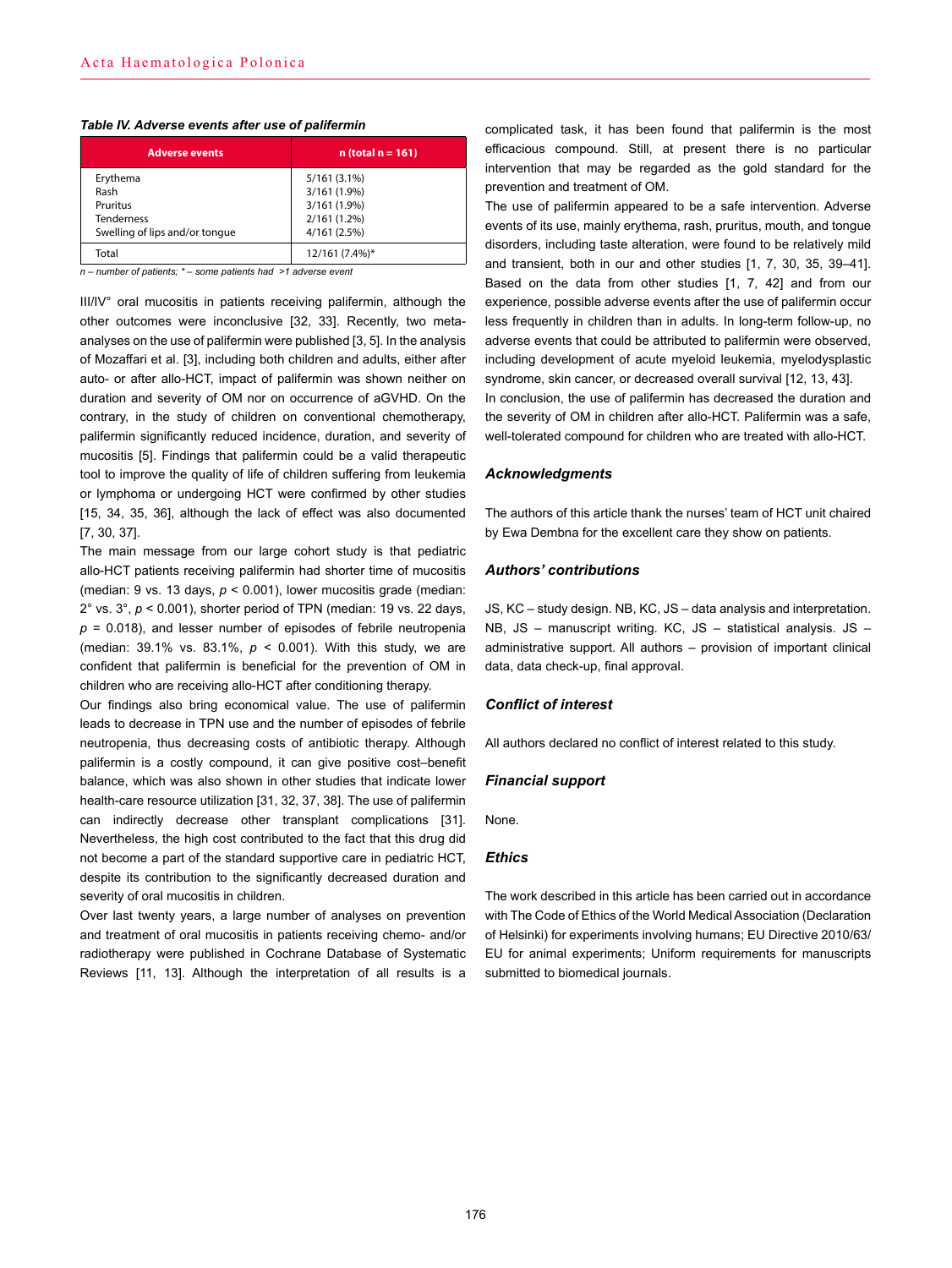## **References**

- [1] Spielberger R, Stiff P, Bensinger W, et al. Palifermin for oral mucositis after intensive therapy for hematologic cancers. N Engl J Med 2004;351:2590–8.
- [2] Bellm LA, Epstein JB, Rose-Ped A, Martin P, Fuchs HJ. Patient reports of complications of bone marrow transplantation. Support Care Cancer 2000;8:33–9.
- [3] Mozaffari HR, Payandeh M, Ramezani M, Sadeghi M, Mahmoudiahmadabadi M, Sharifi R. Efficacy of palifermin on oral mucositis and acute GVHD after hematopoietic stem cell transplantation (HSCT) in hematology malignancy patients: a metaanalysis of trials. Contemp Oncol (Pozn) 2017;21:299–305.
- [4] Gabriel DA, Shea T, Olajida O, Serody JS, Comeau T. The effect of oral mucositis on morbidity and mortality in bone marrow transplant. Semin Oncol 2003;30:76–83.
- [5] Mazhari F, Shirazi AS, Shabzendehdar M. Management of oral mucositis in pediatric patients receiving cancer therapy: a systematic review and meta-analysis. Pediatr Blood Cancer 2019;66:e27403.
- [6] Borowski B, Benhamou E, Pico JL, Laplanche A, Margainaud JP, Hayat M. Prevention of oral mucositis in patients treated with high-dose chemotherapy and bone marrow transplantation: a randomised controlled trial comparing two protocols of dental care. Eur J Cancer B Oral Oncol 1994;30B:93–7.
- [7] Nasilowska-Adamska B, Rzepecki P, Manko J, et al. The influence of palifermin (Kepivance) on oral mucositis and acute graft versus host disease in patients with hematological diseases undergoing hematopoietic stem cell transplant. Bone Marrow Transplant 2007;40:983–8.
- [8] Stiff PJ, Dahlberg S, Forman SJ, et al. Autologous bone marrow transplantation for patients with relapsed or refractory diffuse aggressive non-Hodgkin's lymphoma: value of augmented preparative regimens – a Southwest Oncology Group trial. J Clin Oncol 1998;16:48–55.
- [9] Blijlevens N, Schwenkglenks M, Bacon P, et al. Prospective oral mucositis audit: oral mucositis in patients receiving high-dose melphalan or BEAM conditioning chemotherapy – European Blood and Marrow Transplantation Mucositis Advisory Group. J Clin Oncol 2008;26:1519–25.
- [10] Carl W. Local radiation and systemic chemotherapy: preventing and managing the oral complications. J Am Dent Assoc 1993;124:119–23.
- [11] Worthington HV, Clarkson JE, Bryan G, et al. Interventions for preventing oral mucositis for patients with cancer receiving treatment. Cochrane Database Syst Rev 2011;2011:CD000978.
- [12] Raber-Durlacher JE, von Bultzingslowen I, Logan RM, et al. Systematic review of cytokines and growth factors for the management of oral mucositis in cancer patients. Support Care Cancer 2013;21:343–55.
- [13] Riley P, Glenny AM, Worthington HV, et al. Interventions for preventing oral mucositis in patients with cancer receiving treatment: cytokines and growth factors. Cochrane Database Syst Rev 2017;11:CD011990.
- [14] Migliorati C, Hewson I, Lalla RV, et al. Systematic review of laser and other light therapy for the management of oral mucositis in cancer patients. Support Care Cancer 2013;21:333–41.
- [15] Peterson DE, Ohrn K, Bowen J, et al. Systematic review of oral cryotherapy for management of oral mucositis caused by cancer therapy. Support Care Cancer 2013;21:327–32.
- [16] Nicolatou-Galitis O, Sarri T, Bowen J, et al. Systematic review of antiinflammatory agents for the management of oral mucositis in cancer patients. Support Care Cancer 2013;21:3179–89.
- [17] Saunders DP, Epstein JB, Elad S, et al. Systematic review of antimicrobials, mucosal coating agents, anesthetics, and analgesics for the management of oral mucositis in cancer patients. Support Care Cancer 2013;21:3191–207.
- [18] Stiff PJ, Erder H, Bensinger WI, et al. Reliability and validity of a patient self-administered daily questionnaire to assess impact of oral mucositis (OM) on pain and daily functioning in patients undergoing autologous hematopoietic stem cell transplantation (HSCT). Bone Marrow Transplant 2006;37:393–401.
- [19] Gil L, Kałwak K, Piekarska A, et al. Antifungal management in adults and children with hematological malignancies or undergoing hematopoietic cell transplantation: recommendations of Polish Society of Hematology and Blood Transfusion, Polish Society of Pediatric Oncology and Hematology, and Polish Adult Leukemia Group, 2020. Acta Haematol Pol 2020;51:60–72.
- [20] Styczynski J, Gil L, [EBMT Paediatric Diseases Working Party.](https://pubmed.ncbi.nlm.nih.gov/?term=EBMT+Paediatric+Diseases+Working+Party%5BCorporate+Author%5D) Prevention of infectious complications in pediatric HSCT. Bone Marrow Transplant 2008;42:S77–81.
- [21] Averbuch D, Cordonnier C, Livermore DM, et al. Targeted therapy against multi-resistant bacteria in leukemic and hematopoietic stem cell transplant recipients: guidelines of the 4th European Conference on Infections in Leukemia (ECIL-4, 2011). Haematologica 2013;98:1836–47.
- [22] Averbuch D, Orasch C, Cordonnier C, et al. European guidelines for empirical antibacterial therapy for febrile neutropenic patients in the era of growing resistance: summary of the 2011 4th European Conference on Infections in Leukemia. Haematologica 2013;98:1826–35.
- [23] Groll AH, Castagnola E, Cesaro S, et al. Fourth European Conference on Infections in Leukaemia (ECIL-4): guidelines for diagnosis, prevention, and treatment of invasive fungal diseases in paediatric patients with cancer or allogeneic haemopoietic stem-cell transplantation. Lancet Oncol 2014;15:e327–40.
- [24] Ljungman P, de la Camara R, Cordonnier C, et al. Management of CMV, HHV-6, HHV-7 and Kaposi-sarcoma herpesvirus (HHV-8) infections in patients with hematological malignancies and after SCT. Bone Marrow Transplant 2008;42:227–40.
- [25] Styczynski J, van der Velden W, Fox CP, et al. Management of Epstein-Barr Virus infections and post-transplant lymphoproliferative disorders in patients after allogeneic hematopoietic stem cell transplantation: Sixth European Conference on Infections in Leukemia (ECIL-6) guidelines. Haematologica 2016;101:803–11.
- [26] Czyzewski K, Styczynski J, Giebel S, et al. Age-dependent determinants of infectious complications profile in children and adults after hematopoietic cell transplantation: lesson from the nationwide study. Ann Hematol 2019;98:2197–211.